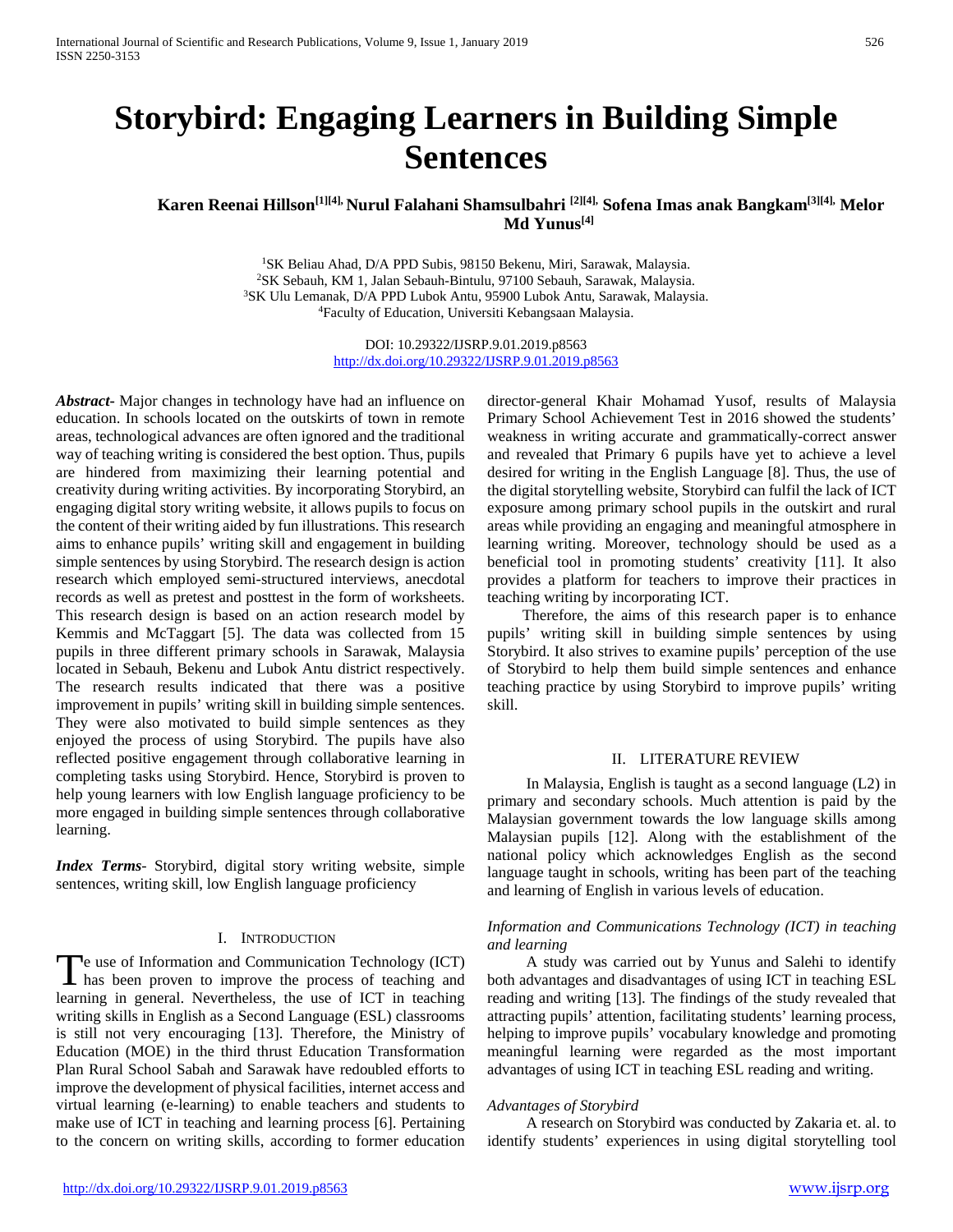called Storybird in writing English as a Second Language (ESL) narrative text [16]. The findings showed that majority of the respondents reflected their positive experiences in using Storybird in writing ESL narrative text. The use of Storybird helps pupils to develop their interest and a sense of authority in writing, knowing that they can write and express themselves via online tool. The application of Storybird has encouraged the users to create over 10 million picture books for the past few years as there are avid readers and talented writers who are inspired with the use of arts in storytelling [3].

 In another study conducted by Yunus and Wan on the use of Storybird, concluded that Storybird was effective in improving students writing skill especially in developing creative ideas and critical thinking [12]. As Storybird offers the possibility to write collaboratively using various illustrations provided, learners gained new since they not only learn to write but also they have the authority of creating their own storybook.

#### III. FINDINGS AND DISCUSSIONS

 The research design of this research is action research, based on the Kemmis and Mctaggart model. In this model, there are four main stages which are planning, acting, observing and reflecting. During the planning stage, pupils' writing problem was identified. The acting stage involves the implementation of Storybird to address the problem. The data of the outcomes were collected and analysed. Subsequently, reflections were done based on the observations. These steps were repeated by taking into account improvements that have to be implemented in the next cycle.

 Pretest and posttest consisting of identical questions were employed to examine the changes in pupils' ability to build simple sentences as a result of using Storybird. The researchers documented anecdotal records of the post-implementation of Storybird on pupils' reaction and behavior towards the use of Storybird, pupils' interaction in their pair or group and when the posttest was conducted. Semi-structured interviews were conducted to investigate the pupils' perceptions on using Storybird to enhance their writing skill. 7 participants including 5 females and 2 males were interviewed regarding their experience of using Storybird in writing simple sentences. Consequently, the findings will be able to provide significant insights from different perspectives of proficiency levels.

Table 1: Participants and the location of their respective schools

| <b>School location</b>        | Participants     |
|-------------------------------|------------------|
| Sebauh, Bintulu, Sarawak      | P01              |
|                               | P02              |
|                               | P03              |
|                               | P04              |
|                               | P05              |
| Subis, Miri, Sarawak          | P <sub>06</sub>  |
|                               | P07              |
|                               | P <sub>0</sub> 8 |
|                               | P09              |
|                               | P10              |
| Lubok Antu, Sri Aman, Sarawak | P11              |
|                               | P <sub>12</sub>  |
|                               | P <sub>13</sub>  |
|                               | P <sub>14</sub>  |
|                               | P15              |

#### *Research Participants*

 The participants of the study included fifteen 9-year-old pupils from three different schools of the state of Sarawak, Malaysia. The schools are located in Sebauh, Bekenu and Lubok Antu district respectively. Purposive sampling method was employed with the intention of exploring pupils' experiences in using Storybird in building simple sentences. The participants were measured in their writing ability based on their past examinations from this year. All the participants fall into the category of low English language proficiency level.

#### *Procedures*

 One hour English lesson was used to teach the simple sentence structure and conduct pretest. Teaching aids such as colored words cards were used during the lesson. The participants were then given pretest in the form of worksheets. They were required to build eight simple sentences correctly based on the subject given for each sentence. To solely measure their writing ability in building simple sentences, no visual aid were given during the lessons as well as in the worksheets. Participants were grouped in pairs or group of three. Since none of the participants had experience in using the tool, the researcher conducted step-bystep tutorials on how to use the tool were shown. After the participants have familiarized themselves with the tool, they were instructed to sign up for Storybird. Subsequently, they were assigned a writing task based on the theme, 'Friendship'. The participants were asked to complete the task individually in the first 30 minutes. Next, 45 minutes were allocated for them to work collaboratively among themselves to maximize language learning experience. At the end of each session, the participants were requested to publish their story online.

#### *Data analysis techniques*

 Central tendency of descriptive statistics is selected to analyse the data of pre- and post-score of simple sentence construction test using Statistical Package of Social Sciences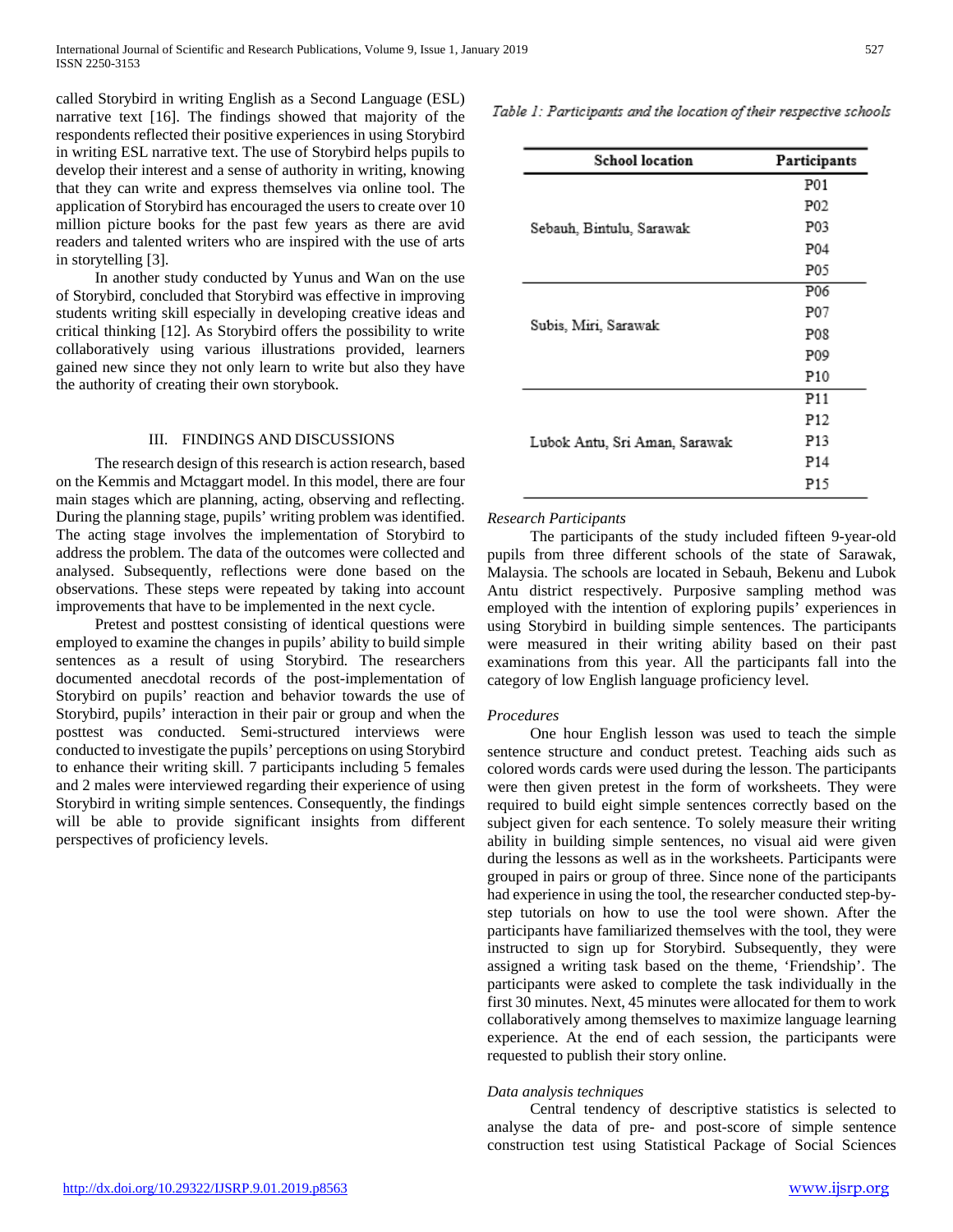(SPSS). The semi-structured interviews and post- implementation anecdotal records were transcribed and analyzed thematically.

Findings and Discussions

| Participant                    | Pre-test score | Post-test score |
|--------------------------------|----------------|-----------------|
| P01                            | 7              | 11              |
| P <sub>0</sub> 2               | 6              | 10              |
| P03                            | 4              | 9               |
| P04                            | 9              | 12              |
| P05                            | 9              | 13              |
| P06                            | 9              | 13              |
| P07                            | 8              | 10              |
| P08                            | 6              | 9               |
| P09                            | 9              | 13              |
| P10                            | 9              | 11              |
| P11                            | 3              | 7               |
| P <sub>12</sub>                | 7              | 10              |
| P13                            | 9              | 13              |
| P <sub>14</sub>                | 4              | 7               |
| P15                            | 8              | 11              |
| Mean (M)                       | 7.13           | 10.6            |
| <b>Standard Deviation (SD)</b> | 2.10           | 2.03            |

 Using Statistical Package of Social Sciences (SPSS), the following are the results of this analysis; pretest,  $N=15$ ,  $M= 7.13$ , SD=2.10 and post-test, N=15, M= 10.6, SD= 2.03. The results show that the participants' scores are more consistent and higher during post-test.

 From the semi-structured interviews and anecdotal records based on the 3 schools, similarities were identified from the responses and observations and themes were formed. The use of illustrations in Storybird plays a role by providing visual stimulants for pupils to relate vocabulary with the illustrations. They will then be able to build simple sentences. The notion is supported by the following responses from participants as stated below:

# P02:*"I look at the picture and see what is happening. Then, I write the sentences."*

P07: *"I look at what the characters are doing in the picture."* P15: *"The pictures help me to know the actions and objects to write."*

 These responses have also been reflected in the anecdotal records in three schools whereby it is written that pupils were able to relate and figure out the appropriate words for the verbs and objects based on the situation shown in the picture that they have selected. Pupils appeared to be confident in constructing simple sentences as they were able to recall the words used in the activity.

 Pupils' motivation for writing simple sentences using illustrations increased as they were given the autonomy to choose the attractive illustrations which they find suitable. From the interviews with the pupils, it can be concluded that they have developed an interest in learning English using Storybird as it became easier and more purposeful for them to build simple sentences correctly. This is evident in the responses from participants as follow:

P06: *"It was fun because it has beautiful pictures."*

P08: *"I feel happy because now I have picture to help me build sentences."*

P12: *"I enjoyed making the sentences because I can choose the pictures for the sentences."*

 The anecdotal records have stated that pupils were enthusiastic about selecting illustrations which they can base the simple sentences on. Majority of the pupils find that it was exciting for them to select illustrations that they want to use.

 Pupils have gained confidence and established positive engagement through collaborative learning in completing tasks using Storybird. Pupils were able to help their partners or group members to select the appropriate illustrations, coming out with the correct vocabulary and building grammatically correct simple sentence. These conclusions were reflected in pupils' responses as shown below:

P09: *"..we can choose the pictures together and make sure we make the correct sentences."*

P11: *"..my friend can help me to make sentences when I have problems."*

P15: *"..we can write the correct sentences because we helped each other."*

 Based on the anecdotal records, pupils were seen to be helping their respective partners or members to translate the vocabulary from their native language to English. Pupils took turn to build simple sentences and they helped to check for errors made by the partner or group members.

 The major themes that can be concluded from the analysis of the semi-structured interviews and anecdotal records are as follow:

- i. illustrations in storybird provide visual stimulants for pupils to relate with relevant vocabulary
- ii. autonomy in activity leads to increase in motivating in building simple sentences
- iii. confidence and positive gained through collaborative learning

# IV. CONCLUSION

 The innovation of Storybird in this research as a teaching and learning strategy has helped to improve pupils' writing skill in building simple sentences. This was achieved by engaging pupils to learn writing in a fun and creative manner. The skills gained can then be expanded by encouraging pupils to write more complex sentences which will eventually be used to produce coherent stories. Storybird is a great tool for teaching creative or narrative writing especially for young learners [1].

 By giving pupils access to a wide range of web-based tools, Storybird allows pupils to publish work and engage with real life context as a form of empowerment from the teacher [11]. This research hopes to deliver insights to Malaysian schools with less exposure of ICT on the benefits of implementing such ICT tool to improve pupils' writing skills and also provide a new interesting approach to teaching and learning.